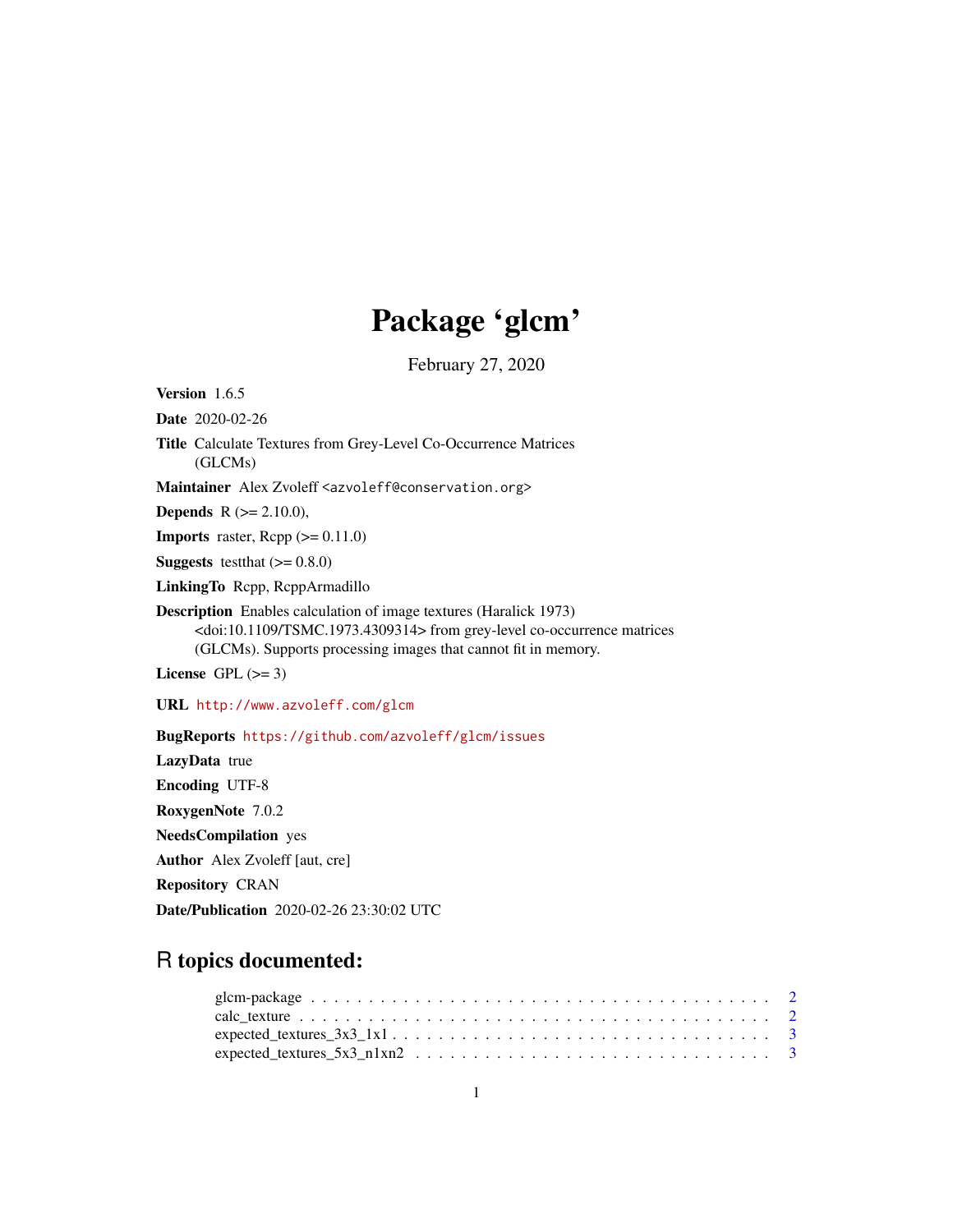<span id="page-1-0"></span>

| Index |  |
|-------|--|

| glcm-package | Calculate textures from grey-level co-occurrence matrices (GLCMs) |  |
|--------------|-------------------------------------------------------------------|--|
|              | in R                                                              |  |

#### Description

Enables calculation of image textures derived from grey-level co-occurrence matrices (GLCMs) in R. The texture calculation is coded in C++ to optimize computation time.

#### Author(s)

Alex Zvoleff, <azvoleff@conservation.org>

| calc_texture | Calculates a glcm texture for use in the glcm.R script |  |
|--------------|--------------------------------------------------------|--|
|              |                                                        |  |

#### Description

This function is called by the [glcm](#page-3-1) function. It is not intended to be used directly.

#### Usage

calc\_texture(d, n\_grey, window\_dims, shift, statistics, na\_opt, na\_val)

#### Arguments

| d           | a matrix containing the pixels to be used in the texture calculation                                                                                                                              |
|-------------|---------------------------------------------------------------------------------------------------------------------------------------------------------------------------------------------------|
| n_grey      | number of grey levels to use in texture calculation                                                                                                                                               |
| window_dims | 2 element list with row and column dimensions of the texture window                                                                                                                               |
| shift       | a matrix where each row gives an $(x, y)$ shift to use when computing co-occurrency<br>matrices. Textures will be calculated for each shift, and the average over all<br>shifts will be returned. |
| statistics  | a list of strings naming the texture statistics to calculate                                                                                                                                      |
| na_opt      | one of "ignore", "center", or "any"                                                                                                                                                               |
| na_val      | what value to use to fill missing values on edges or where necessary due to<br>chosen na opt value                                                                                                |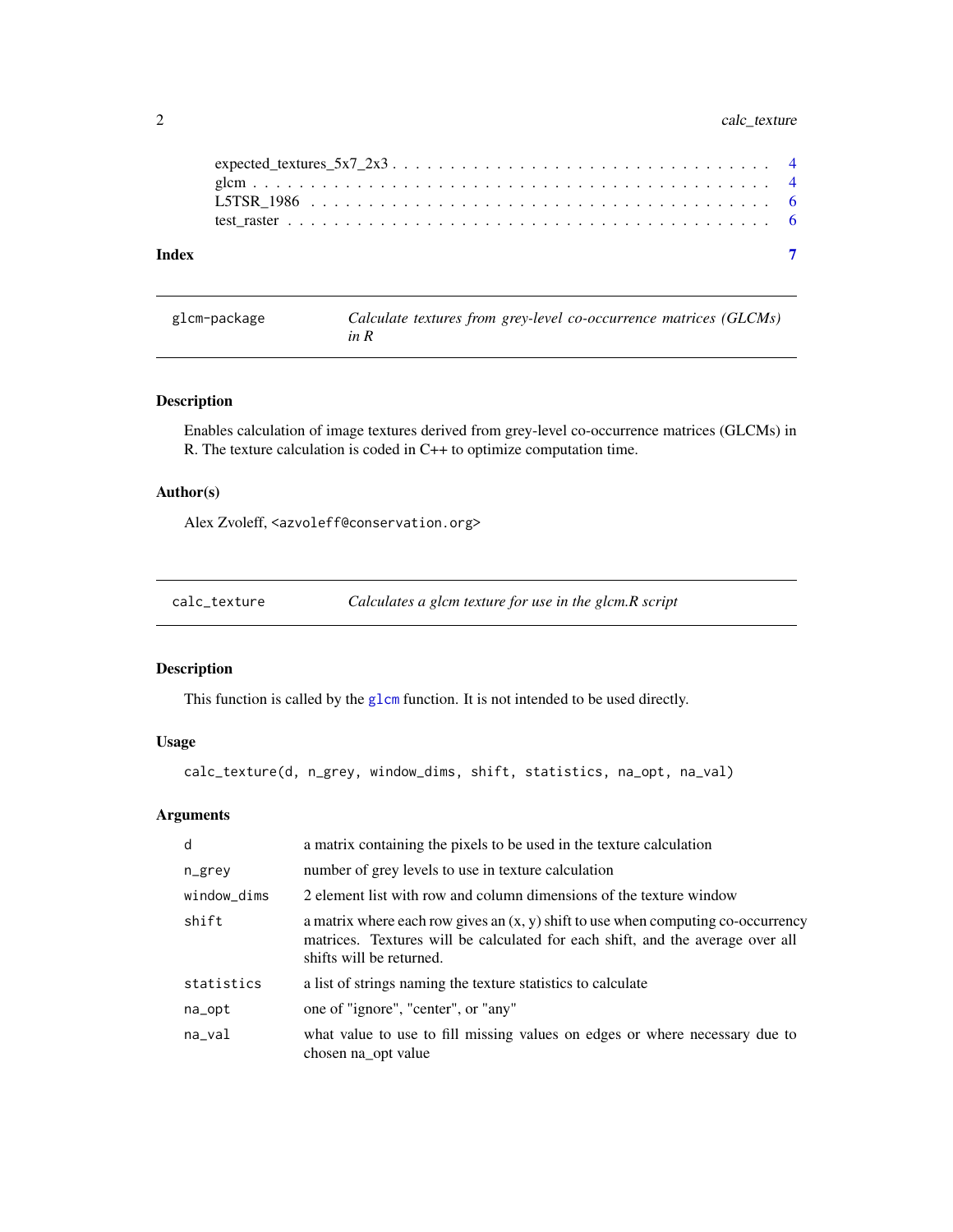#### <span id="page-2-0"></span>Value

a list of length equal to the length of the statistics input parameter, containing the selected textures measures

#### Examples

```
# Calculate GLCM textures on a matrix using low-level calc_texture function
d <- matrix(seq(1:25), nrow=5, ncol=5, byrow=TRUE)
calc_texture(d, n_grey=25, window_dims=c(3,3),
             shift=matrix(c(1,1), nrow=1), statistics=c('variance'),
             na_opt="any", na_val=NA)
```
<span id="page-2-2"></span>expected\_textures\_3x3\_1x1

*GLCM textures calculated in EXELIS ENVI (for testing purposes)*

#### **Description**

This is the output from running a "co-occurrence measures" calculation to calculate GLCM textures in EXELIS ENVI from the test\_raster included in the glcm package. The following settings were used: window size 3x3; co-occurrence shift 1 row (y in ENVI), 1 column (x in ENVI); greyscale textures to compute: mean, variance, homogeneity, contrast, dissimilarity, entropy, second moment, correlation.

#### See Also

[expected\\_textures\\_5x7\\_2x3](#page-3-2) [expected\\_textures\\_5x3\\_n1xn2](#page-2-1)

<span id="page-2-1"></span>expected\_textures\_5x3\_n1xn2

*GLCM textures calculated in EXELIS ENVI (for testing purposes)*

#### **Description**

This is the output from running a "co-occurrence measures" calculation to calculate GLCM textures in EXELIS ENVI from the test\_raster included in the glcm package. The following settings were used: window size 5x3; co-occurrence shift -1 row (y in ENVI), -2 columns (x in ENVI); greyscale quantization levels 32; textures to compute: mean, variance, homogeneity, contrast, dissimilarity, entropy, second moment, correlation.

#### See Also

[expected\\_textures\\_3x3\\_1x1](#page-2-2) [expected\\_textures\\_5x7\\_2x3](#page-3-2)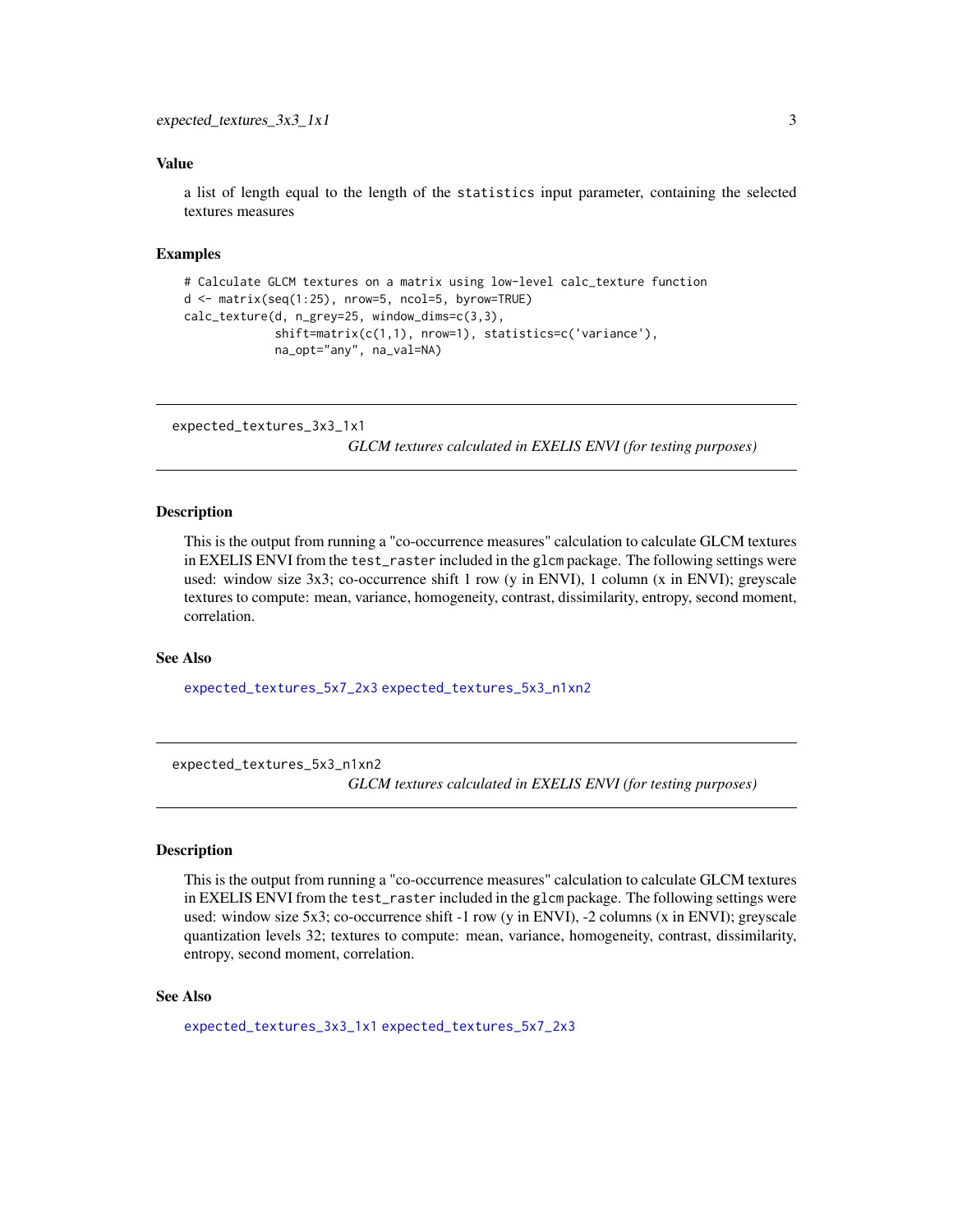<span id="page-3-2"></span><span id="page-3-0"></span>expected\_textures\_5x7\_2x3

*GLCM textures calculated in EXELIS ENVI (for testing purposes)*

#### Description

This is the output from running a "co-occurrence measures" calculation to calculate GLCM textures in EXELIS ENVI from the test\_raster included in the glcm package. The following settings were used: window size 5x7; co-occurrence shift 2 rows (y in ENVI), 3 columns (x in ENVI); greyscale textures to compute: mean, variance, homogeneity, contrast, dissimilarity, entropy, second moment, correlation.

#### See Also

[expected\\_textures\\_3x3\\_1x1](#page-2-2) [expected\\_textures\\_5x3\\_n1xn2](#page-2-1)

<span id="page-3-1"></span>

| glcm |        |  |  | Image texture measures from grey-level co-occurrence matrices |  |
|------|--------|--|--|---------------------------------------------------------------|--|
|      | (GLCM) |  |  |                                                               |  |

#### Description

This function supports calculating texture statistics derived from grey-level co-occurrence matrices (GLCMs). The default textures are calculated using a 45 degree shift. See Details for other options.

#### Usage

```
glcm(x, n\_grey = 32, window = c(3, 3), shift = c(1, 1), statistics =c("mean", "variance", "homogeneity", "contrast", "dissimilarity", "entropy",
"second_moment", "correlation"), min_x=NULL, max_x=NULL, na_opt="any",
na_val=NA, scale_factor=1, asinteger=FALSE)
```
#### Arguments

| x          | a RasterLayer or matrix                                                                                                                    |
|------------|--------------------------------------------------------------------------------------------------------------------------------------------|
| n_grey     | number of grey levels to use in texture calculation                                                                                        |
| window     | the window size to consider for texture calculation as a two element integer<br>vector (number of rows, number of columns)                 |
| shift      | a list or matrix specifying the shift to use. See Details.                                                                                 |
| statistics | A list of GLCM texture measures to calculate (see Details).                                                                                |
| $min_x$    | minimum value of input RasterLayer (optional, glcm will calculate if not sup-<br>plied). Useful when running g1cm over blocks of a raster. |
| $max_x$    | maximum value of input RasterLayer (optional, glcm will calculate if not sup-<br>plied). Useful when running glcm over blocks of a raster. |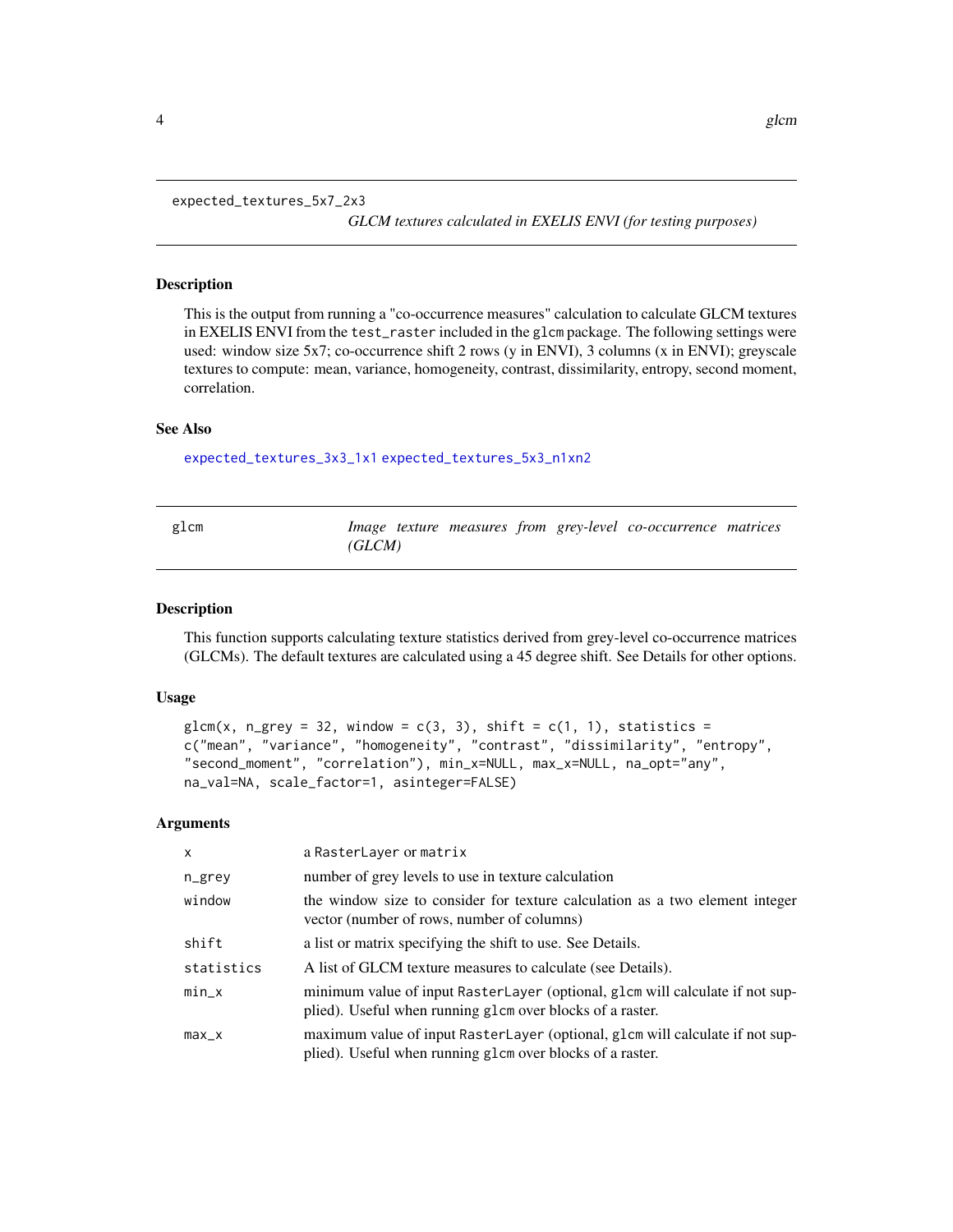glcm  $\sim$  5

| na_opt       | How to handle NA values in x. Can be set to "ignore", "any" or "center". If<br>set to "any", all textures statistics for a given pixel will be set to NA if there are<br>any NA values in the window around that pixel. If set to "center" this will only<br>occur if the center value is an NA. If set to "ignore", NA values in window will<br>be ignored. |
|--------------|--------------------------------------------------------------------------------------------------------------------------------------------------------------------------------------------------------------------------------------------------------------------------------------------------------------------------------------------------------------|
| na_val       | the value to use to fill NA values on edges of x where textures cannot be calcu-<br>lated due to the window falling outside of the image, and as necessary depending<br>on the chosen na opt.                                                                                                                                                                |
| scale_factor | factor by which to multiply results. Useful if rounding results to integers (see<br>asinteger argument).                                                                                                                                                                                                                                                     |
| asinteger    | whether to round results to nearest integer. Can be used to save space by saving<br>results as, for example, an 'INT2S' raster.                                                                                                                                                                                                                              |

#### Details

The statistics parameter should be a list, and can include any (one or more) of the following: 'mean', 'mean\_ENVI', 'variance', 'variance\_ENVI', 'homogeneity', 'contrast', 'dissimilarity', 'entropy', 'second\_moment', and/or 'correlation'. By default all of the statistics except for "mean\_ENVI" and "variance\_ENVI" will be returned .

shift can be one of:

- 1. a two element integer vector giving the shift (Q in Gonzalez and Woods, 2008), as (number of rows, number of columns).
- 2. a list of integer vectors of length 2 specifying multiple (row, col) shifts over which to calculate the GLCM textures. For example:  $shift=list(c(1,1),c(-1,-1))$
- 3. a matrix with two columns specifying, in rows, multiple (row, col) shifts over which to calculate the GLCM textures. For example:  $shift=matrix(c(1,1,-1,-1),byrow=TRUE,ncol=2)$

If multiple shifts are supplied, glcm will calculate each texture statistic using all the specified shifts, and return the mean value of the texture for each pixel. To calculate GLCM textures over "all directions" (in the terminology of commonly used remote sensing software), use:  $shift=list(c(\emptyset,1),c(1,1),c(1,\emptyset),c(1,-1))$ This will calculate the average GLCM texture using shifts of 0 degrees, 45 degrees, 90 degrees, and 135 degrees.

#### Value

A RasterLayer or RasterStack with the requested GLCM texture measures.

#### References

Lu, D., and M. Batistella. 2005. Exploring TM image texture and its relationships with biomass estimation in Rondônia, Brazilian Amazon. Acta Amazonica 35:249–257.

Gonzalez, R. C. 2008. Digital image processing. 3rd ed. Prentice Hall, Upper Saddle River, N.J, pages 830–836.

Haralick, R. M., K. Shanmugam, and I. Dinstein. 1973. Textural features for image classification. IEEE Transactions on Systems, Man and Cybernetics SMC-3:610–621.

Pratt, W. K. 2007. Digital image processing: PIKS Scientific inside. 4th ed. Wiley-Interscience, Hoboken, N.J pages 540–541, 563–566.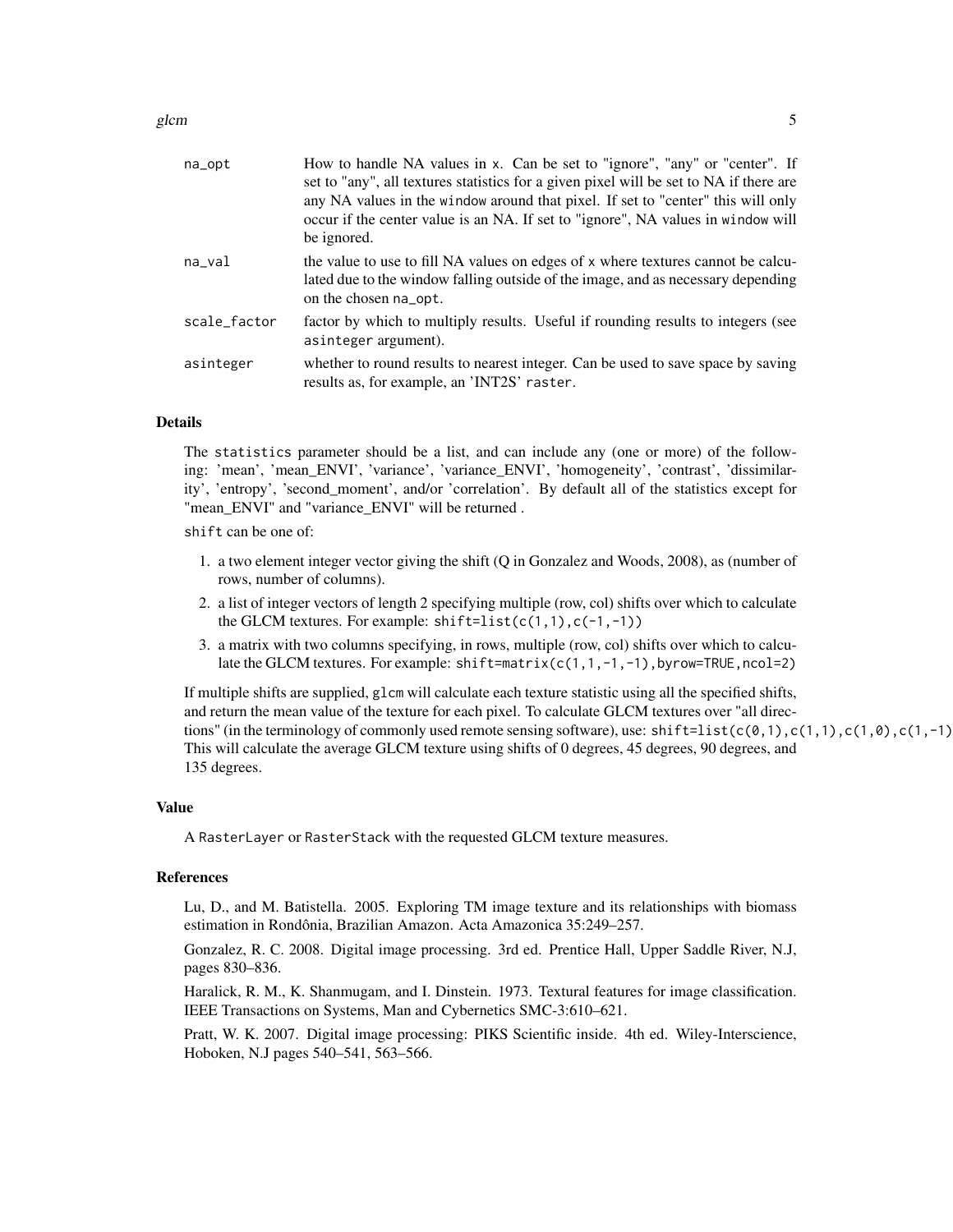#### Examples

```
# Calculate GLCM textures on a matrix
d <- matrix(seq(1:25), nrow=5, ncol=5, byrow=TRUE)
# Calculate using default 90 degree shift
glcm(d, statistics=c('variance'))
# Calculate over all directions
glcm(d, shift=list(c(0,1), c(1,1), c(1,0), c(1,-1)),statistics=c('variance'))
## Not run:
# Calculate GLCM textures on a raster
require(raster)
# Calculate using default 90 degree shift
textures_shift1 <- glcm(raster(L5TSR_1986, layer=1))
plot(textures_shift1)
# Calculate over all directions
textures_all_dir <- glcm(raster(L5TSR_1986, layer=1),
                         shift=list(c(0,1), c(1,1), c(1,0), c(1,-1)))
plot(textures_all_dir)
## End(Not run)
```

| L5TSR 1986 | Landsat 5 Surface Reflectance Image from February 6, 1986 (path 15, |
|------------|---------------------------------------------------------------------|
|            | row 53)                                                             |

#### Description

Portion of Landsat 5 Surface Reflectance image from the Landsat Climate Data Record archive. This subset of the image includes only bands 1-4.

| test_raster | Randomly generated 100x100 test image |  |
|-------------|---------------------------------------|--|
|-------------|---------------------------------------|--|

#### Description

Used in testing the output from the GLCM texture statistics C++ code.

#### Examples

```
# The image was generated with the following code:
require(raster)
set.seed(0)
test_matrix <- matrix(runif(100)*32, nrow=10)
test_raster <- raster(test_matrix, crs='+init=epsg:4326')
test_raster <- cut(test_raster, seq(0, 32))
```
<span id="page-5-0"></span>